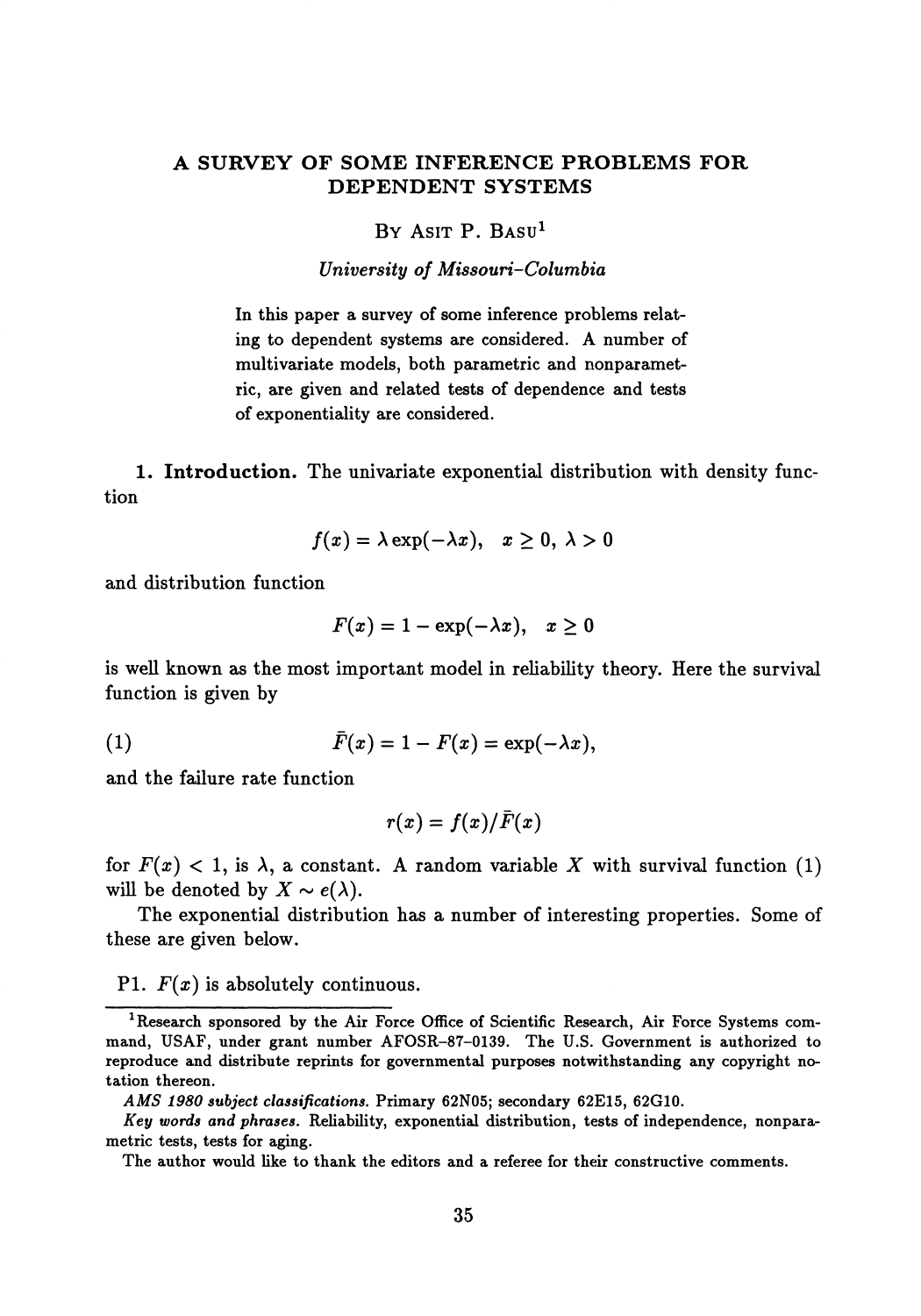- P2.  $F(x)$  possesses the loss (or lack) of memory property (LMP). That is  $\overline{F}(x +$  $f(t) = \overline{\overline{F}}(x)\overline{F}(t)$  for all  $x, t \geq 0$ .
- P3. The failure rate *r(x)* is a constant.
- P4. Let  $X_1$  and  $X_2$  be independently distributed with  $X_i \sim e(\lambda_i)$ ,  $i = 1, 2$ . Then  $\min(X_1, X_2) \sim e(\lambda_1 + \lambda_2).$

Because of the usefulness of the univariate exponential distribution, it is nat ural to consider multivariate exponential distributions as models for multicompo nent systems. However, unlike the normal distribution, there is no unique natural extension and a number of multivariate exponential distributions have been pro posed. For a survey of useful multivariate exponential distributions, see Basu (1988). Section 2 describes a few of these multivariate distributions and related tests of independence are given in Section 3. Finally, some tests for multivariate exponentiality against distributions with specific types of multivariate failure rates (to be defined later) are given in Section 4.

## 2. Dependent Models.

A. *Multivariate exponential distributions.* A number of multivariate distribu tions have been derived where multivariate analogues of some of the properties for the univariate distribution have been considered. For simplicity, and without loss of much generality, we shall primarily consider bivariate exponential distributions. For example, Marshall and Olkin (1967) consider the following bivariate analogue of property P2:

(2) 
$$
\bar{F}(x_1 + y_1, x_2 + y_2) = \bar{F}(x_1, x_2)\bar{F}(y_1, y_2)
$$
, for all  $x_1, x_2, y_1, y_2 \ge 0$ .

Here  $\bar{F}(x,y) = P(X > x, Y > y)$ , is the bivariate survival function. Marshall and Olkin showed that the only solution of (2) with univariate exponential marginals is

(3) 
$$
\bar{F}(x,y)=\exp\{-\theta_1x-\theta_2y\},\,
$$

for some  $\theta_1, \theta_2 > 0$ . That is, (2) implies that X and Y have independent exponen tial distributions.

By relaxing (2) we obtain the following definition of bivariate loss of memory property (BLMP).

DEFINITION 2.1. The random vector  $(X, Y)$  is said to have the BLMP if

(4) 
$$
\bar{F}(x_1+y,x_2+y)=\bar{F}(x_1,x_2)\bar{F}(y,y), \text{ for } x_1,x_2,y\geq 0.
$$

Assuming (4) and exponential marginals Marshall and Olkin (1967) obtain the following class of distributions, to be denoted by the BVE.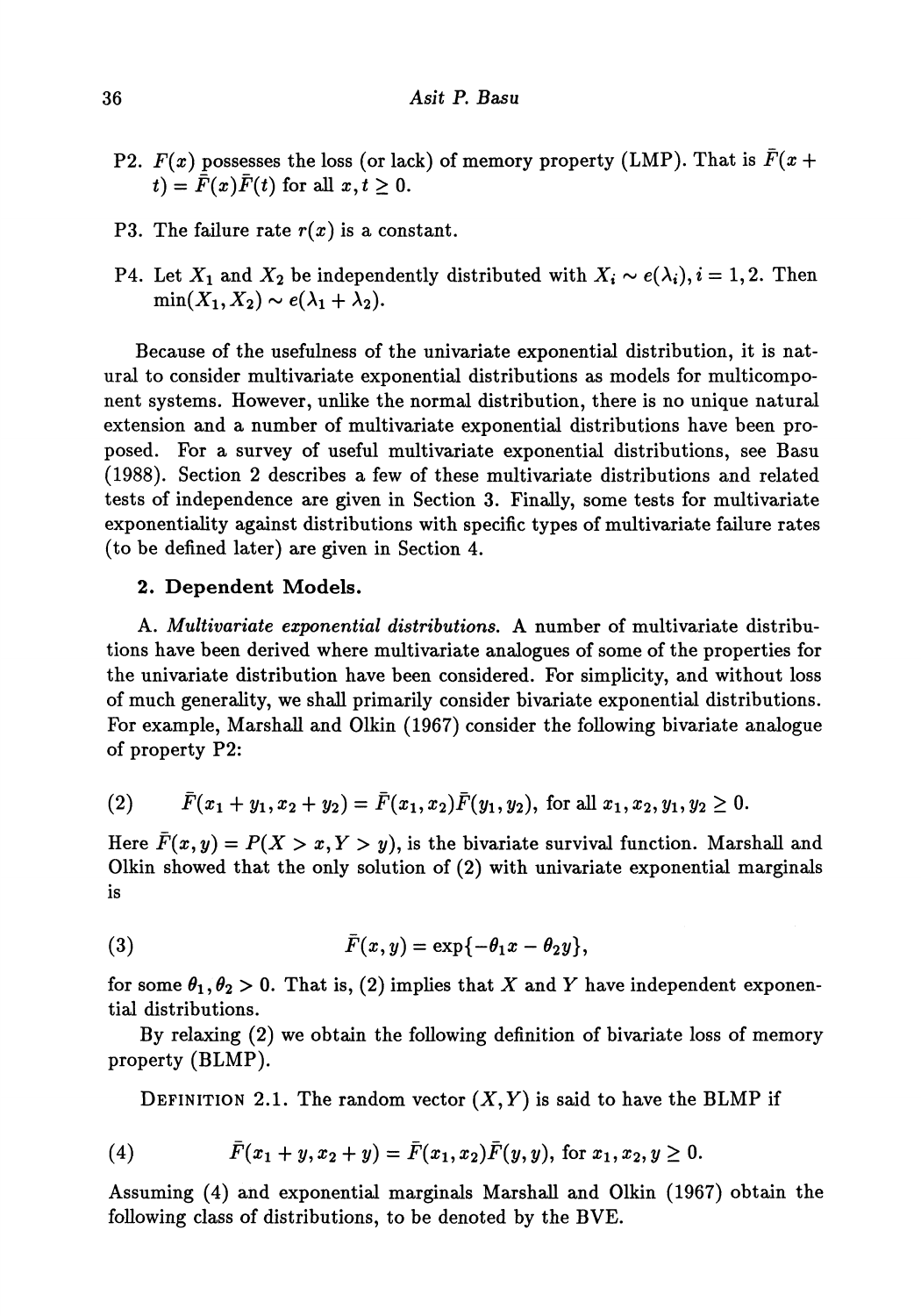$$
(5) \ \bar{F}(x,y) = \exp\{-\lambda_1 x - \lambda_2 y - \lambda_{12} \max(x,y)\}, \quad \lambda_1, \lambda_2 > 0, \lambda_{12} \ge 0, x, y \ge 0.
$$

Note that  $\bar{F}(x, y)$  is not absolutely continuous.

Similarly Basu (1971) considered an extension of property  $P_3$  and defined the bivariate failure rate as

(6) 
$$
r(x,y) = f(x,y)/\bar{F}(x,y).
$$

It is shown in Basu (1971) that, except for the case of independence, there does not exist any absolutely continuous bivariate exponential distribution with constant bivariate failure rate and marginal exponential distributions. Brindley and Thompson (1972) consider a more general definition of bivariate failure rate and obtained the BVE as the class of distributions with constant bivariate failure rate and marginal exponential distributions.

The BVE has a number of interesting properties. Let  $(X, Y) \sim$  BVE with parameters  $\lambda_1, \lambda_2$ , and  $\lambda_{12}$ . Denote this by  $(X, Y) \sim BVE(\lambda_1, \lambda_2, \lambda_{12})$ . Then  $\hat{X} \sim e(\lambda_1 + \lambda_{12}), Y \sim e(\lambda_2 + \lambda_{12}),$  the BLMP is satisfied,  $min(X, Y) \sim e(\lambda_1 + \lambda_{12}),$  $2 + \lambda_{12}$ ). Note that  $P(X = Y) \neq 0$ , and the BVE is not absolutely continuous. The correlation coefficient  $\rho = \rho_{XY} = \lambda_{12}/\lambda$ , where  $\lambda = \lambda_1 + \lambda_2 + \lambda_{12}$ . Thus  $_{12} = 0(\rho_{XY} = 0)$  implies independence. If X and Y denote the lifetimes of a two component series system then it follows that the system lifetime will follow the exponential distribution if  $(X, Y)$  follows the BVE.

A related model is proposed by Block and Basu (1974). We shall denote this by the ACBVE. Here the survival function is given by

$$
\bar{F}(x, y) = \frac{\lambda}{\lambda_1 + \lambda_2} \exp[-\lambda_1 x - \lambda_2 y - \lambda_{12} \max(x, y)]
$$

$$
-\frac{\lambda_{12}}{\lambda_1 + \lambda_2} \exp[-\lambda \max(x, y)],
$$
  
(7) 
$$
\lambda_1, \lambda_2 > 0, \lambda_{12} \ge 0, x, y \ge 0,
$$

where, as before,  $\lambda = \lambda_1 + \lambda_2 + \lambda_{12}$ . The ACBVE is absolutely continuous, satisfies the BLMP and here also  $min(X, Y) \sim e(\lambda)$ . However, the marginals are not univariate exponential distributions. The ACBVE is the absolutely continuous part of the BVE. However, it is not a special case of the BVE since the BVE distributions are not absolutely continuous. As in the case of the BVE  $\lambda_{12}$  =  $0(\rho_{xy} = 0)$  implies independence.

Multivariate extensions of the BVE and the ACBVE have been considered by Marshall and Olkin (1967) and Block (1975) respectively.

Note that min  $(X, Y) \sim e(\lambda)$  for both BVE and ACBVE. Esary and Marshall (1974) consider the general class of distributions with exponential minima. As a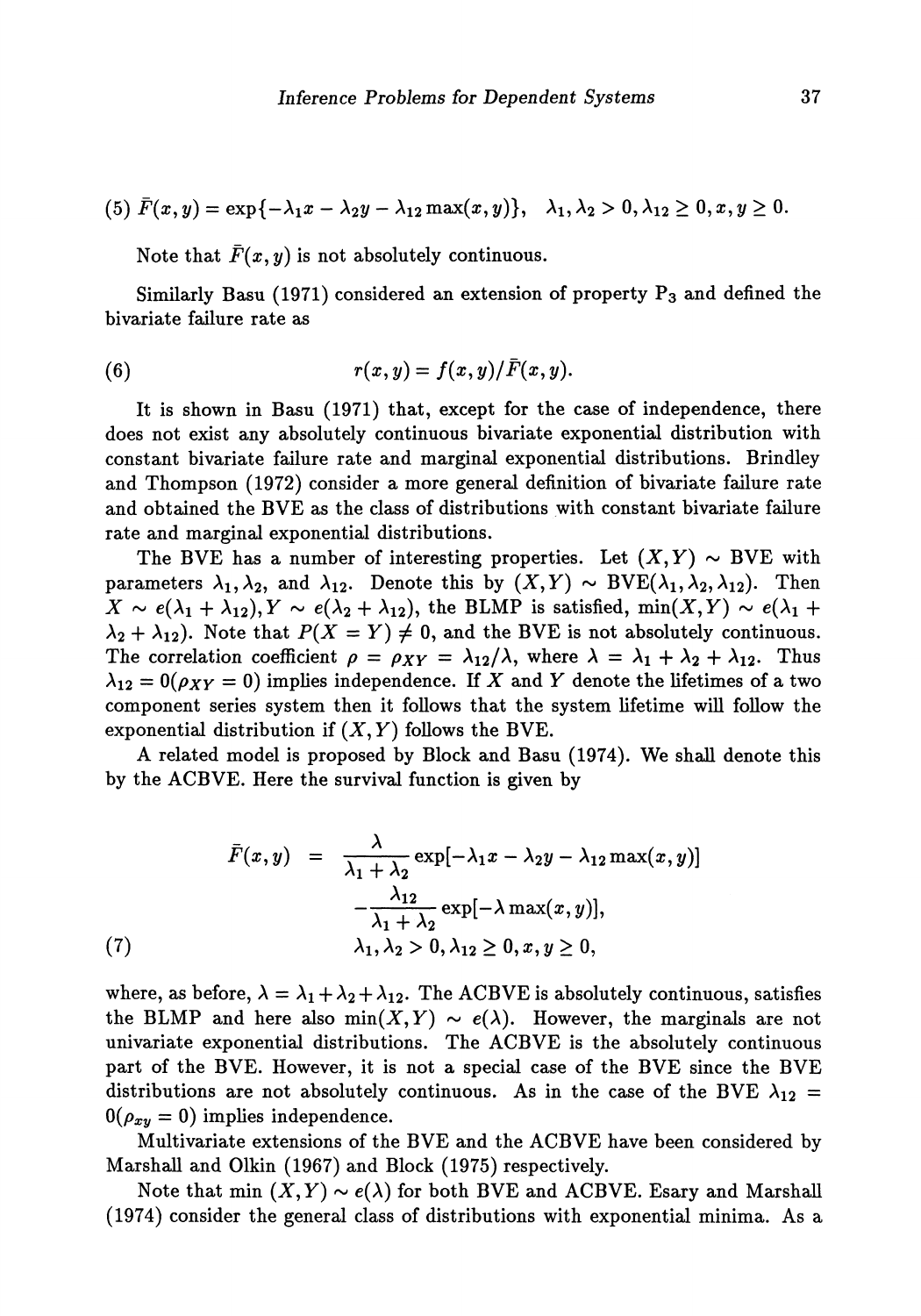special case, consider the following class of bivariate distributions, to be called the EM, with survival function

 $\begin{array}{ll} \hbox{(8)} \ \ \bar F(x,y)=\exp[-\lambda_1x-\lambda_2y-\max(\lambda_3x,\lambda_4y)], & \lambda_1,\lambda_2,\lambda_3,\lambda_4\geq 0, \ x,y\geq 0 \end{array}$ 

The EM reduces to the BVE if  $\lambda_3 = \lambda_4$ .

B. *Multiυαriαte distributions based on the notions of aging.* Although the ex ponential distribution is the most useful model, other models have also been found useful. Because of the nonrobustness of inference procedures based on the expo nential distribution, a number of classes of nonparametric distributions, based on the notions of aging, have been proposed as models. The most commonly studied classes of life distributions in the univariate case, based on the notions of aging, are the following:

- 1) Increasing failure rate class (IFR);
- 2) Decreasing failure rate class (DFR);
- 3) Increasing failure rate in average class (IFRA);
- 4) Decreasing failure rate in average class (DFRA);
- 5) New better that used class (NBU);
- 6) New worse than used class (NWU);
- 7) Harmonic new better than used in expectation class (HNBUE);
- 8) Harmonic new worse than used in expectation class (HNWUE).

See Barlow and Proschan (1981) and Basu and Ebrahimi (1986a) for a description of these classes.

Multivariate versions of these and other classes have been defined and their properties have been developed by Basu and Ebrahimi (1988), Basu, Ebrahimi, and Klefsjö (1983), Block and Savits (1980, 1981), Buchanan and Singpurwalla (1977), Ghosh and Ebrahimi (1981) and others. An important problem is to see if a class of distributions is closed under convolution. That is, let  $\underline{X} = (X_1, \ldots, X_p)$ and  $\underline{Y}=(Y_1,\ldots,Y_p)$  both belong to the class of distributions  $G$  and let  $\underline{X}$  and  $\underline{Y}$ be independent. Then, under what condition will  $\underline{X} + \underline{Y} \sim G$ ?

Block and Savits (1980) proved the closure under convolution for the class of multivariate IFRA distributions defined by them. El-Neweihi (1984) and El Neweihi and Savits (1987) have proved the closure property of a multivariate NBU distribution under convolution. Similarly, Basu and Ebrahimi (1986b, 1988) have proved closure under convolution of the class of multivariate NBXJE and the class multivariate HNBUE distributions.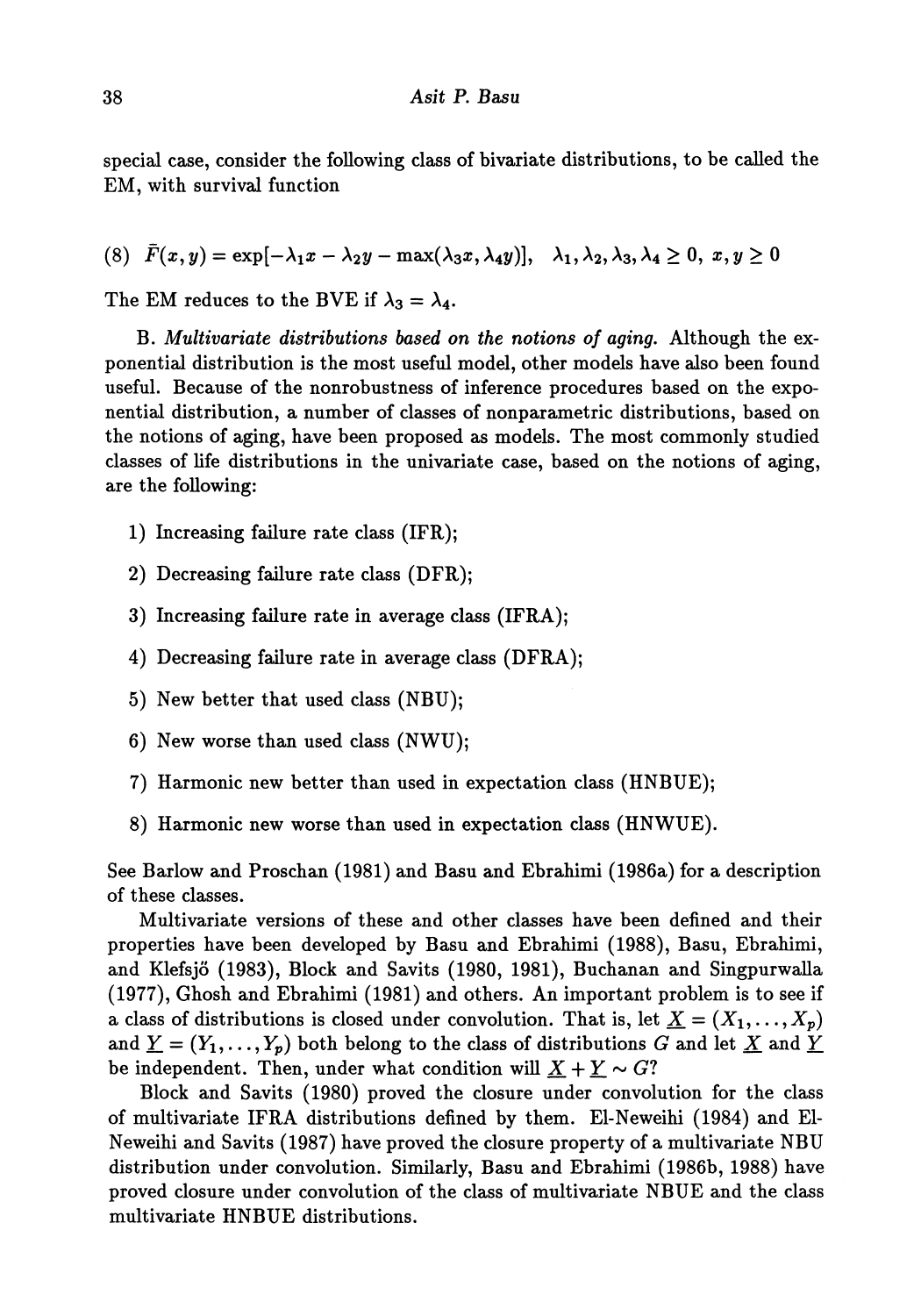Other properties have been discussed in the papers mentioned above.

3 Tests **for Independence.** Since independently distributed component lifetimes are easier to analyze, a number of tests for independence have been con sidered. For the BVE and the ACBVE, testing for independence is equivalent to testing the null hypothesis

$$
(9) \hspace{3.1em} H_0: \lambda_{12}=0,
$$

against the alternative hypothesis

$$
H_1: \lambda_{12} > 0.
$$

For the BVE, Bemis et al. (1972) derive the UMP test for the above hypothesis when  $\lambda_1$  and  $\lambda_2$  are known; and Bhattacharyya and Johnson (1973) derive the UMP test when  $\lambda_1 = \lambda_2$  but the common value is unknown. Similarly for the ACBVE, Gupta, Mehrotra, and Michalek (1984) derive a test for (9) when the marginal distributions are equal.

Let  $P_{\rm MO}(P_{\rm BB})$  denote the power of a test  $T$  when the BVE (ACBVE) is the underlying model. Since,  $P(X = Y) = \lambda_{12}/\lambda = 0$ , under the null hypothesis (9) for the BVE,  $H_0$  is rejected if  $X_i = Y_i$  for some *i*. Weier and Basu (1981) show that, based on a random sample  $(X_1,Y_1),(X_2,Y_2),\ldots,(X_n,Y_n),$ 

(10) 
$$
P_{\text{MO}} = 1 - (1 - \rho)^n + (1 - \rho)^n P_{\text{BB}}.
$$

It is thus enough to consider tests for the ACBVE, which are easier to derive because of absolute continuity. Assuming  $\lambda_1 = \lambda_2$ , Weier and Basu (1981) have also considered nonparametric tests of independence of Kendall and Spearman. For a definition of Kendall's test for independence and that due to Spearman see, for example, Lehmann (1975). Assume  $\lambda_1 = \lambda_2$ . Let U denote the UMP test, M denote the test based on MLE of  $\lambda_{12}$ , T = Kendall's tau, R = Spearman's  $\rho$ based on a random sample of size *n.* Then the following result concerning Pitman asymptotic relative efficiency (ARE) is obtained by Weier and Basu (1981).

$$
ARE(T,U) = ARE(R,U)
$$
  
= ARE (T,M) = ARE(R,M) = .5,  
ARE(M,U) = 1.

The above ARE results hold for the BVE also. Weier and Basu (1980) have also considered tests for independence for a special trivariate distribution with exponential marginals. This model is an extension of the BVE. A similar trivariate extension of the ACBVE is also given. However, like the bivariate case, here the marginals are not exponential distributions. This ACBVE extension is a special case of Block's (1975) more general extension. The case for general multivariate exponential distribution is open.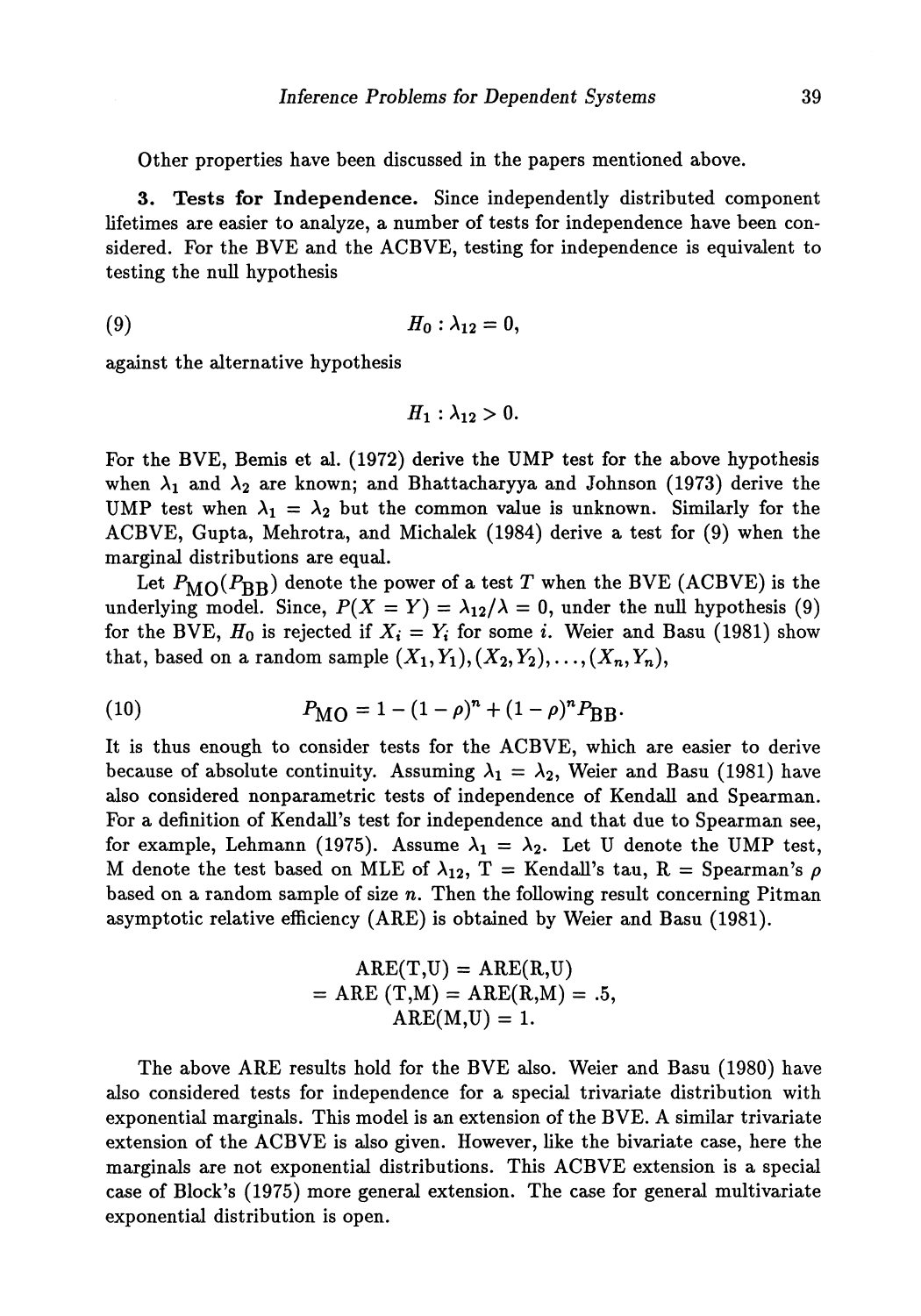4. Tests **for** Multivariate Exponentiality. In this section we consider tests for multivariate exponentiality. Without much loss of generality, we consider the bivariate case.

*4-1. A Test for Bivariate Exponentiality Against BNBU.* Basu and Ebrahimi (1984) have considered statistical procedures to test whether a bivariate distribu tion follows the Marshall-Olkin bivariate exponential distribution (BVE) against the alternative that it is nonexponential bivariate new better than used (BNBU). Hollander and Proschan (1972) have considered the univariate case. Throughout we assume  $F(0,0) = 0$ .

DEFINITION 4.1. *F* is said to be BNBU-I if

$$
(11) \qquad \qquad \bar{F}(x+t,y+t)\leq \bar{F}(x,y)\bar{F}(t,t), x,y\geq 0, t\geq 0,
$$

and similar inequalities hold for both marginal survival functions.

DEFINITION 4.2. *F* is said to be BNBU-II if  $\bar{F}(x+t,x+t) \leq \bar{F}(x,x)\bar{F}(t,t)$ , for all  $x, t \geq 0$ , and similar inequalities hold for the marginal survival functions.

The boundary members of BNBU-I obtained by insisting on equalities in (11), are the family of Marshall-Olkin bivariate exponential distributions (BVE).

Basu and Ebrahimi (1984) have considered testing

$$
(12) H_0: \bar{F}(x,y) = \exp(-\lambda_1 x - \lambda_2 y - \lambda_{12} \max(x,y)), x, y, \lambda_1, \lambda_2 > 0, \lambda_{12} \ge 0
$$

versus

(13) 
$$
H_1: F \text{ is BNBU-I and not BVE},
$$

on the basis of a random sample  $(X_1, Y_1), (X_2, Y_2) \ldots (X_n, Y_n)$  from *F*. Consider the functional

$$
\Delta(\bar{F}) = \int \int \int \{\bar{F}(x,y)\bar{F}(t,t) - \bar{F}(x+t,y+t)\} dF(x,y) dF(t,t)
$$

and

$$
\Gamma(\bar{F}) = \int \int \int {\{\bar{F}(x,y) \bar{F}(t,t) - \bar{F}(x+t,y+t)\} } dx dy dt
$$

Under  $H_0: \Delta(\bar{F}) = 0$  and  $\Gamma(\bar{F}) = 0$ . If the  $H_0$  is not true, both  $\Delta(F)$  and  $\Gamma(F)$ will be large. Estimates of  $\Delta(\bar{F})$  and  $\Gamma(\bar{F})$  will also be expected to be large under *H*<sub>1</sub>. Thus estimates of  $\Gamma(\bar{F})$  and  $\Delta(\bar{F})$  or, quantities which are asymptotically equivalent to these estimates, could be used as test statistics.

Two test statistics have been proposed for testing the above hypothesis. These are given below.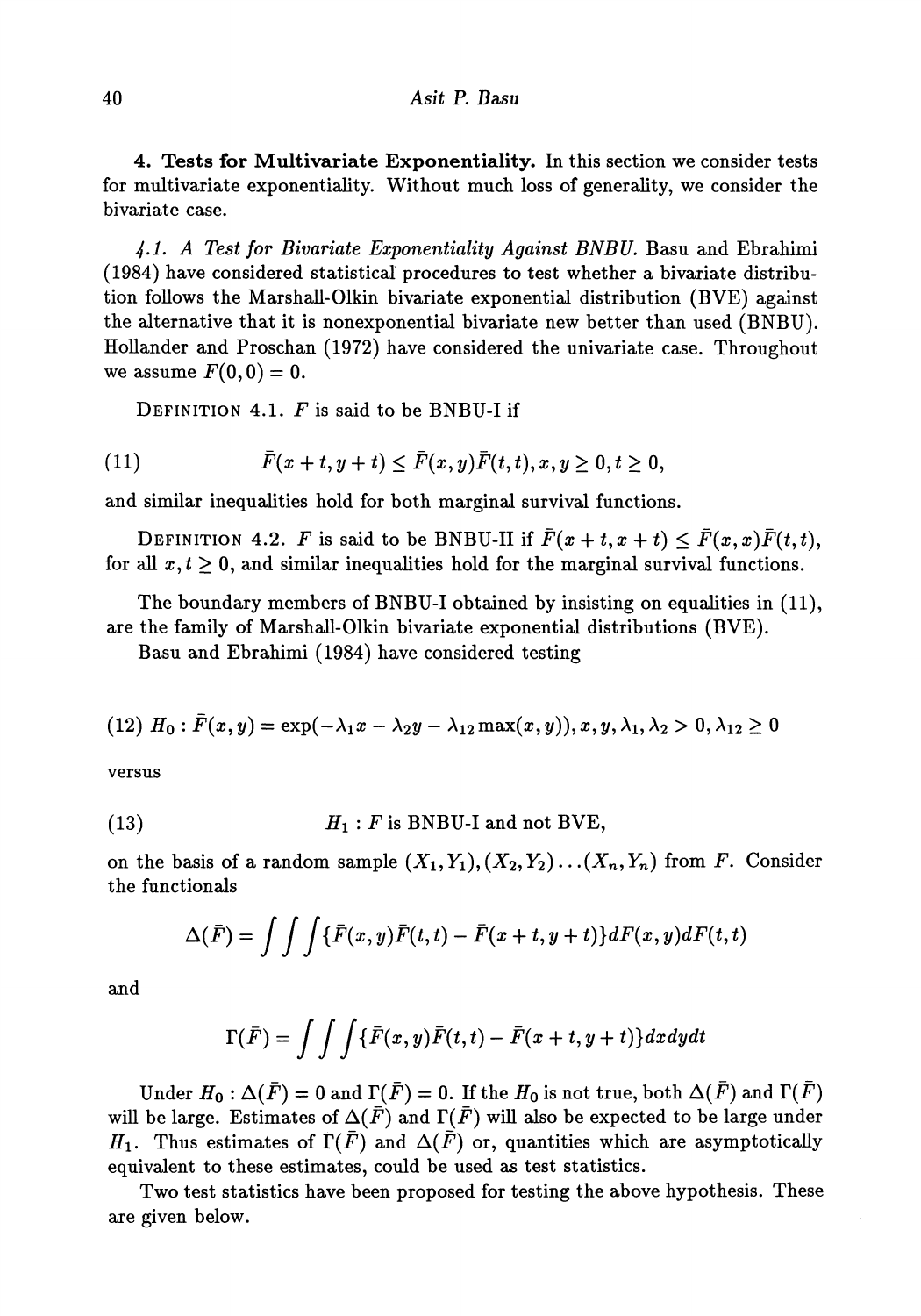a) Reject  $H_0$  in favor of  $H_1$  if  $\Delta(\bar F_n)$  is too large. Here

(14) 
$$
\Delta(\bar{F}_n) = \frac{1}{2n^2} \sum_{i=1}^n \sum_{j=1}^n t(X_j, X_i) t(Y_j, Y_i) - \frac{1}{n^3}
$$

$$
\sum_{i=1}^n \sum_{j=1}^n \sum_{k=1}^n \{t(X_i, X_j + Z_j) t(Y_i, Y_j + Z_k)\}
$$

where  $Z_k = \min(X_k, Y_k)$  and

$$
t(a,b) = \begin{cases} 1, & \text{if } a > b, \\ 0, & \text{otherwise.} \end{cases}
$$

b) Reject  $H_0$  in favor of  $H_1$  if  $\hat{\Gamma}(\bar{F})$  is too large, where

$$
\hat{\Gamma}(\bar{F}) = \frac{1}{n^2} \{ \sum_{i=1}^n X_i Y_i \} \{ \sum_{i=1}^n Z_i \} + \{ \frac{1}{2n} \sum_{i=1}^n (X_i + Y_i) Z_i^2 \} - \{ \frac{1}{n} \sum_{i=1}^n X_i Y_i Z_i + \frac{1}{3n} \sum_{i=1}^n Z_i^3 \}
$$
\n(15)

Properties of  $\Delta(\bar{F}_n)$  and  $\hat{\Gamma}(\bar{F})$  are given in Basu and Ebrahimi (1984). In particular both  $\Delta(\bar{F}_n)$  and  $\hat{\Gamma}(\bar{F})$  are consistent and asymptotically unbiased estimates of  $\Delta(F)$  and  $\Gamma(F)$  respectively and are asymptotically normally distributed.

Note that the above tests can be considered bivariate extensions of the uni variate Hollander-Proschan test (1972).

*4-2. Testing for Bivariate Increasing Failure Rate Average (BIFRA).* Basu and Habibullah (1987) have considered a test for bivariate exponentiality against the BIFRA alternative. Esary and Marshall (1979) and Block and Savits (1980) have studied properties of BIFRA distributions.

DEFINITION 4.3.  $(X, Y)$  is said to have a BIFRA distribution if and only if

(16) 
$$
\bar{F}^{\alpha}(x, y) \leq \bar{F}(\alpha x, \alpha y)
$$

for all  $x, y > 0$  and all  $\alpha, 0 < \alpha < 1$ .

Note that equality in (16) implies a bivariate distribution with exponential minimum. An example of a bivariate distribution with exponential minimum, which includes the BVE as a special case, is given by (8).

Note that the BIFRA distribution is also the BNBU-I. We consider testing the null hypothesis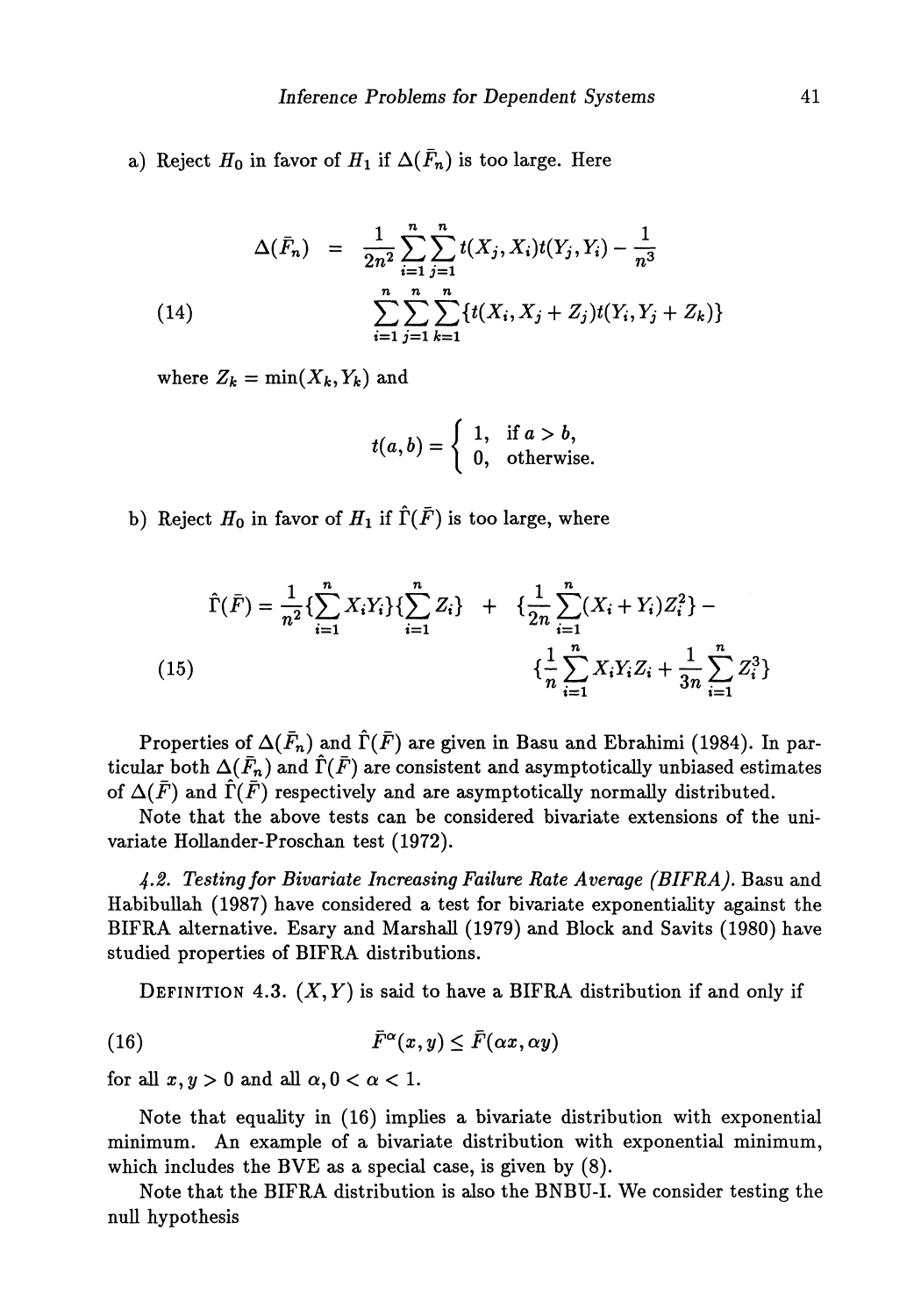(17) 
$$
H_0: \overline{F}^{\alpha}(x,y) = \overline{F}(\alpha x, \alpha y) \text{ for all } \alpha \in (0,1) \text{ and all, } x > 0, y > 0
$$

against the alternative hypothesis

(18) 
$$
H_1: \bar{F}^{\alpha}(x,y) \leq \bar{F}(\alpha x,\alpha y), \alpha \in (0,1), x > 0, y > 0,
$$

where the inequality holds for some  $(x,y)\epsilon R_2^+$  and for at least some  $\alpha$ . Define

$$
\Delta_{\alpha}(F) = \int_0^{\infty} \int_0^{\infty} [\bar{F}^{1/\alpha}(\alpha x, \alpha y) - \bar{F}(x, y)] dF(x, y), (0 < \alpha < 1).
$$

Under  $H_0$ ,  $\Delta_\alpha(F) = 0$  and under  $H_1$ ,  $\Delta_\alpha(F) > 0$ . Thus  $\Delta_\alpha(F)$  meaures the deviation from *ΠQ.* Basu and Habibullah (1987) propose a test for the above hypothesis based on an estimator of  $\Delta_{\alpha}(F)$  where  $\alpha$  is a fixed constant.

The following lemma due to Basu and Habibullah (1987) shows that if equality (17) holds for a particular  $\alpha_0 \epsilon(0,1)$  then it will imply that F has a bivariate exponential distribution with exponential minimum. To this end it is sufficient to prove that the distribution of  $Z = min(X, Y)$  is univariate exponential.

LEMMA 4.1. Let  $F^{\alpha}0(t,t) = F(\alpha_0 t, \alpha_0 t)$  where  $\alpha_0$  is fixed,  $0 < \alpha_0 < 1, t > 0$ *and*  $\bar{F}(t,t) = P(Z > t)$ . Then  $\bar{F}(t,t) = e^{-\lambda t}$  for some  $\lambda > 0$ .

From Lemma 4.1 it is clear that  $H_0$  does not hold if (17) is not true for some fixed  $\alpha$ . Let  $(X_1, Y_1), (X_2, Y_2), \ldots, (X_n, Y_n)$  be a random sample from *F*. For testing the above hypothesis Basu and Habibullah (1987) propose rejecting *Ho* in favor of  $H_1$  if the statistic

$$
J^{(n)}_{.5}={\it U}_{1}-{\it U}_{2}
$$

is large. Note that  $\alpha = .5$  is taken to simplify computations. Here

$$
U_1 = \frac{2}{n(n-1)\binom{n-2}{1}} \sum_c h_1\{(X_{\alpha_1}, Y_{\alpha_1}), (X_{\alpha_2}, Y_{\alpha_2}); (\frac{1}{2}X_{\alpha_3}, \frac{1}{2}Y_{\alpha_3})\},\,
$$

and the sum  $\sum_c$  extends over all combinations  $1 \leq \alpha_i \leq n, i = 1, 2, 3, \alpha_1 < \alpha_2$ ,  $\alpha_1 \neq \alpha_3, \, \alpha_2 \neq \alpha_3$ , and

$$
h_1\{(a_1,b_1),(a_2,b_2);(a_3,b_3)\}=\left\{\begin{array}{ll}1 & \text{if }a_1,a_2>a_3\text{ and }b_1,b_2>b_3\\0, & \text{otherwise.}\end{array}\right.
$$

Also

$$
(u_2, v_2), (u_3, v_3)) = \begin{cases} 0, & \text{otherwise.} \end{cases}
$$
  

$$
U_2 = \frac{1}{\binom{n}{2}} \sum_{\alpha_1 \neq \alpha_2} h_2 \{(X_{\alpha_1}, Y_{\alpha_1}), (X_{\alpha_2}, Y_{\alpha_2})\},
$$

where

$$
h_2\{(a_1,b_1),(a_2,b_2)=\begin{cases}1 & \text{if } (a_1>a_2,b_1>b_2)\\0, & \text{otherwise.}\end{cases}
$$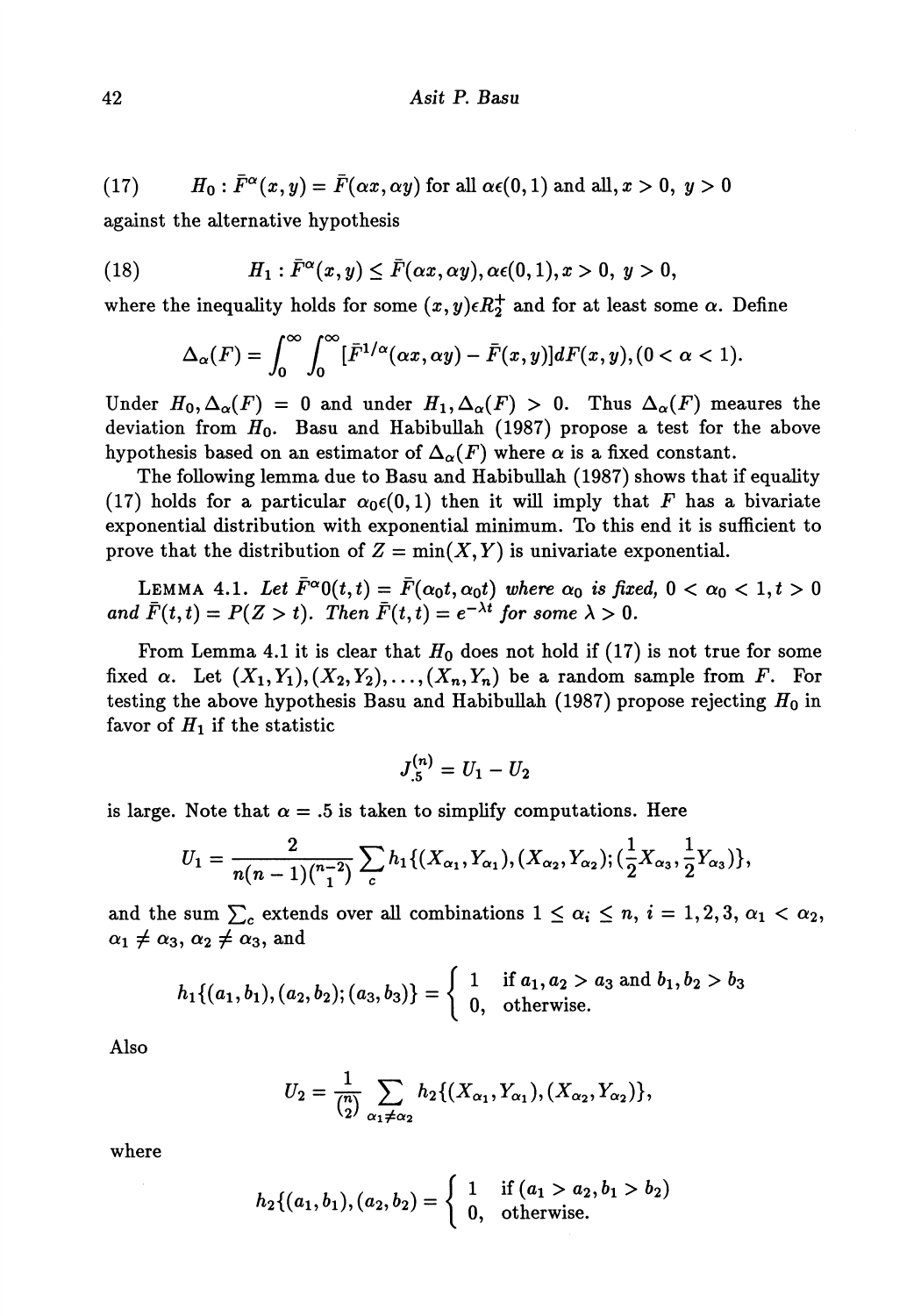$J_{.5}^{(n)}$  is a difference of two U-statistics and therefore is asymptotically normally distributed, details are given in Basu and Habibullah (1987).

**5. Concluding Remarks.** In this paper we present a survey of some inference problems relating to dependent systems. Some other related problems namely, the problem of competing risks and that of converting dependent models to independent ones have been described in Basu and Klein (1981).

#### REFERENCES

- **BARLOW, R.E. and PROSCHAN, F. (1981).** *Statistical Theory of Reliability and Life Testing: Probability Models.* **To Begin With, Silver Spring.**
- **BASU, A.P. (1971). Bivariate failure rate.** *J. Amer. Statist Assoc.* **66 103-104.**
- **BASU, A.P. (1988). Multivariate exponential distributions and their applications in reliability.** *Handbook of Statistics* **7 (P.R. Krishnaiah and C.R. Rao, eds.), North Holland, 467-477.**
- **BASU, A.P. and EBRAHIMI, N. (1984). Testing whether survival function is bivariate new better than used.** *Commun. Statist Theory Methods* **13(15), 1839-1849.**
- **BASU, A.P. and EBRAHIMI, N. (1986a). HNBUE and HNWUE distributions—A survey.** *Reliability and Quality Control* **(A.P. Basu, ed.), North Holland, 33-46.**
- **BASU, A.P. and EBRAHIMI, N. (1986b). Multivariate new better than used in expecta**tion distributions. *Statist. Prob. Lett.* 4 295-301.
- **BASU, A.P. and EBRAHIMI, N. (1988). Multivariate harmonic new better than used in expectation distributions.** *J. Statist Plan.* **20 181-190.**
- **BASU, A.P., EBRAHIMI, N., and KLEFSJO, B. (1983). Multivariate harmonic new better than used in expectation distributions.** *Scand. J. Statist* **10 19-25.**
- **BASU, A.P. and HABIBULLAH, M. (1987). A test for bivariate exponentiality against BIFRA alternatives.** *Calcutta Statist Assoc. Bull.* **36 79-85.**
- **BASU, A.P. and KLEIN, J.P. (1981). Some recent results in competing risks theory. Survival Analysis 2, IMS Lecture notes-monograph series (R.A. Johnson and J. Crowley, eds.), 216-229.**
- **BEMIS, B.M., BAIN, L.J., and HIGGINS, J.J. (1972). Estimation and hypothesis testing for the parameters of a bivariate exponential distribution.** *J. Amer. Statist Assoc.* **67 927-929.**
- **BHATTACHARYYA, G.K. and JOHNSON, R.A. (1973). On a test of independence in a bivariate exponential distribution.** *J. Amer. Statist Assoc.* **68 704-706.**
- **BLOCK, H.W. (1975). Continuous multivariate exponential extensions.** *Reliability and Fault Tree Analysis* **(R.E. Barlow, J.B. Fussell, and N.D. Singpurwalla, eds.), SIAM, Philadelphia, 285-306.**
- **BLOCK, H.W. and BASU, A.P. (1974). A continuous bivariate exponential extension. /.** *Amer. Statist Assoc.* **69 1031-1037.**
- **BLOCK, H.W. andSAViTS, T.H. (1980). Multivariate IFRA distributions.** *Ann. Probab.* **8 793-801.**
- **BLOCK, H.W. and SAVITS, T.H. (1981). Multivariate classes in reliability theory.** *Math. Oper. Res.* **6 453-461.**
- **BRINDLEY, E.C., JR. and THOMPSON, W.A., JR. (1972). Dependence and aging aspects of multivariate survival. /.** *Amer. Statist. Assoc.* **67 822-830.**